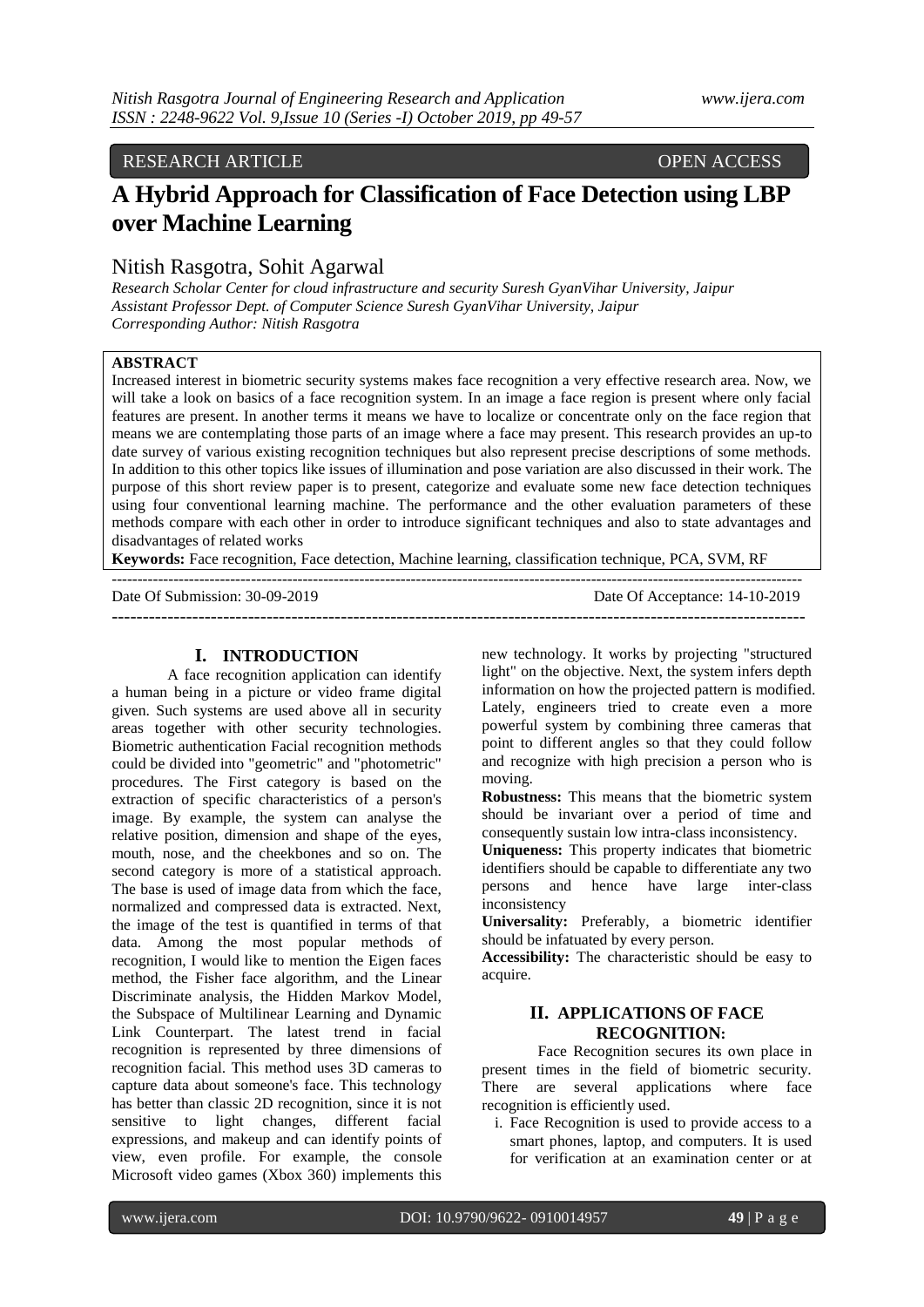other important places like hospitals, seminar halls etc.

- ii. Now a day"s in retail industry face recognition has been widely used. Retailers use this technology for Identification of customers in order to provide modified shopping experience. It can be used for target marketing scheme or for demographic section.
- iii. Banking industry is the one which desperately need face recognition due to increased crimes in bank. It is used for Customer Identification, ATM access, and vault security systems in order to make banking environment highly secure.
- iv. One of the most important applications of face recognition is in public surveillance. Using CCTV cameras at public places like shopping malls, cinemas etc. in order to locate missing people in the crowd especially children. CCTV footage is used by the law enforcing agencies to identify criminals or terrorists.
- v. In the field of Artificial Intelligence face recognition is used to identify a person and facilitates the artificial intelligent systems to carry out their work.
- vi. Facial recognition can be used in time and attendance systems in various multinational companies in order to prevent the "buddy punching" which is similar to proxy in collages and schools.

# **III.FACE RECOGNITION TOOL AND TECHNIQUE**

Increased interest in biometric security systems makes face recognition a very effective research area. Now, we will take a look on basics of a face recognition system. As shown in the figure (1) these are four basic steps for face recognition: First step is Localization, in this we figure out the face region. In an image a face region is present where only facial features are present. In another terms it means we have to localize or concentrate only on the face region that means we are contemplating those parts of an image where a face may present. In this localization process sometimes we may get false results due to poor quality of image which is taken as input or sometimes fault may occur due to variation in expressions. So, we have to keep these things in mind before carrying out this process.



**Figure 1**example of localization of face

After localization next step is Normalization, in this we adjust the face in order to assure that all the facial features are in their exact location. Normalization process is carried out using techniques like clipping, rotation and scaling. Main requirements for normalization are constant image size, fixed eye positions, frontal orientation etc.



**Figure 2:** example showing normalization of face

Next step is considered to be as central step known as Extraction or facial feature extraction. In this extraction of various features like eyes, nose, ears, lips are done from normalized face. These extracted features are then used as input data to application. In most applications this step is considered as central step. These are several approaches used for this like geometry-based techniques, colour segmentation based techniques, template based techniques etc.

Last and final step is Verification. This is the process in which we verify the relationships between the extracted features and the database stored. Matching with database is not the only method for face recognition. There are also other techniques for finding the correlation between various parameters of facial features or by using template based model



**Figure 3** Figure showing extraction of facial features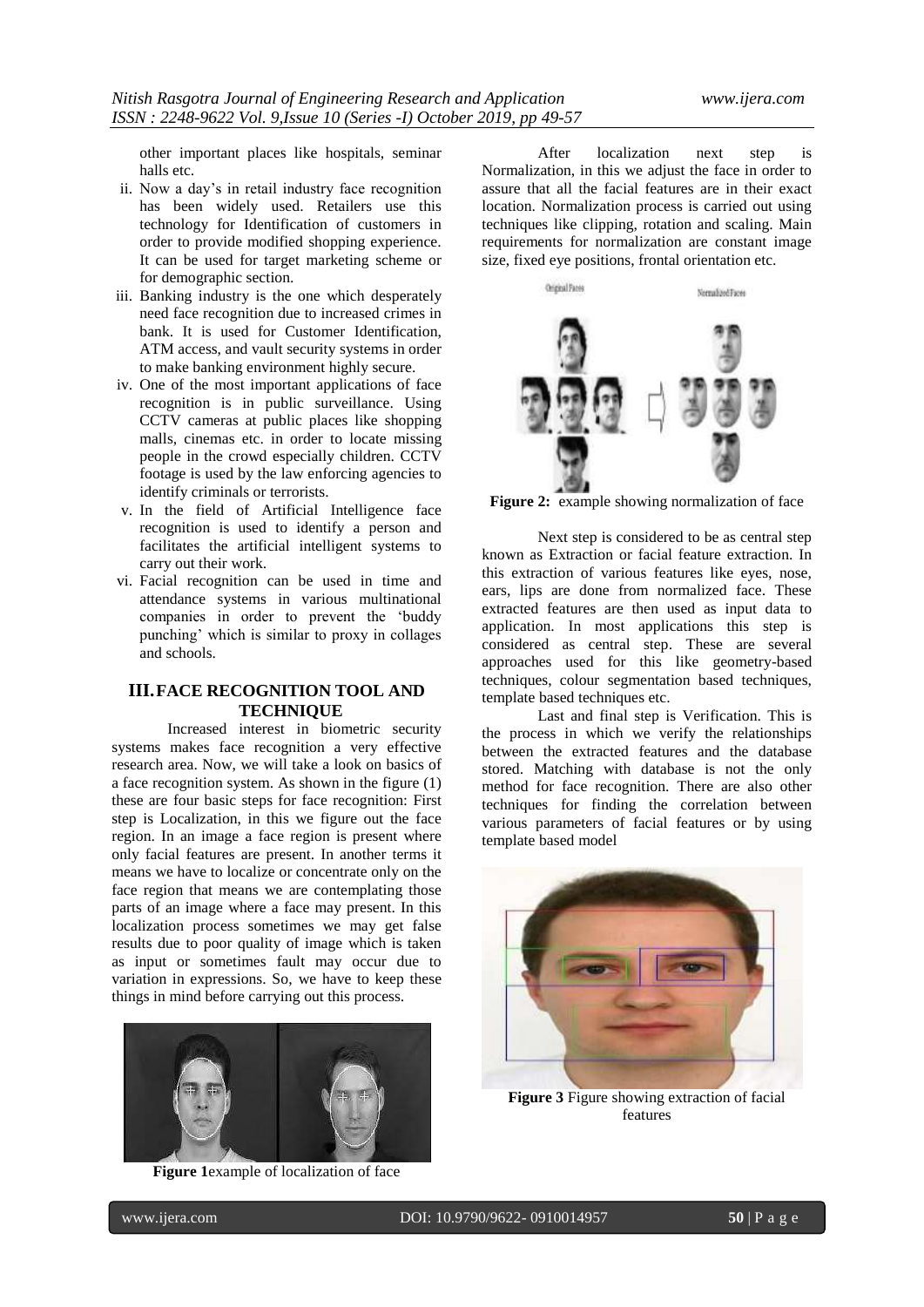

**Figure 4:** A layout of simple face recognition system

This biometric technology has been extensively used for recognizing impending threats like terrorist attacks. At present times it is anticipated that facial recognition will soon overtake other biometrics like fingerprint, iris recognition etc. Now, we are going to discuss about some face recognition technologies and various applications of face recognition in present world:

# A. **Viola-Jones Detection – Face Recognition**

The Viola-Jones face detection method was proposed for the first time in a computer vision conference in 2001 by Pablo Viola and Michael Jones. His approach exceeded any existing face detector at that moment. Although you can be trained to identify many types of rigid objects, it is mostly used for face detection. Viola and Jones claim that the performance of the algorithm is comparable to previous algorithms. But, used in real time, your detector is able to run 15 times faster than the previous algorithms, without resort to techniques such as the detection of differences in the image or color of the skin. On the other hand, adding these alternative sources of information will result in achieving even more speeds high this detector is based on three concepts. The first one is known as the "Integral Image", which allows the characteristics used by this detector to be computed very fast. The second is an automatic learning algorithm, "Adaboost", which selects only the features important of the whole. The third concept is the creation of a "cascade" structure, the combination of complex classifiers, which rejects the background of the input image by passing more calculation time in the areas that may contain the object of interest. The algorithm works better in frontal objects and not so well in the lateral views, since these contribute variations in the template that characteristics cannot control well. For example, the Side view of an object must catch part of the scene change behind the profile of the object. Thus, the classifier is limited to learn the background variability. The first condition before starting to train

our system is to collect the appropriate data to our situation. The "good" data is the data perfectly divided into categories. For example, do not mix inclined objects with vertical objects. The data must also be normalized the performance decreases dramatically when a classifier tries to correct the unreal variability in the data.

#### B. **Face Recognition Using Machine Learning**

As we can imagine, the main objective of computer vision is the use of machines that they emulate perfectly the human vision, being able to take measures based solely on the visual input information. However, decision making would be impossible without a technical learning. Machine Learning aims to transform the data into information. A system can learn from a set of data by extracting certain patterns and then be able to answer questions related to a new data set. When it comes to binary decisions, usually a subset of the original data is separated (from 10,000 faces of a large set, for example 9000 faces) and another for the tests (the remaining faces 1000). Using the first set the classifier builds its own model of what a face. Afterwards, the classifier will be tested in the smallest data subset to check how well it worked. If the results are bad, we might consider including some more features in the first data set or even choose a different type of classifier. TO Sometimes, jumping directly from the training to the final test could be too much. Instead of that, we could divide the samples into three: 8000 faces for learning, 1000 for validation and last 1000 for the final test. During the validation phase, we can look at the results and see their performance. Only when we are completely satisfied with this intermediate stage should we execute the classifier in the final test.

**The Integral Image:-**Frank Crow introduced the Summed area table for computer graphics in 1984. Later, John Lewis used this concept in computer vision. Later, in 2001, Paul Viola and Michael Jones, they used the equivalent term "integral image" within their object detection structure, to refer to a quick and efficient method to calculate the sum of pixel values in any area rectangular of a given image. **Adaboost:-**The term Adaboost comes from the English "Adapting Boosting" (Adaptive Boost) and refers to a meta- machine learning algorithm created by Robert Schapire and Yoav Freund in 2003. Adaboost can be used along with other types of learning algorithms in order to improve their results. The main idea is combine the output of some weak classifiers (learners) into a weighted sum, thus creating a strong final classifier, whose error exponentially stores to zero.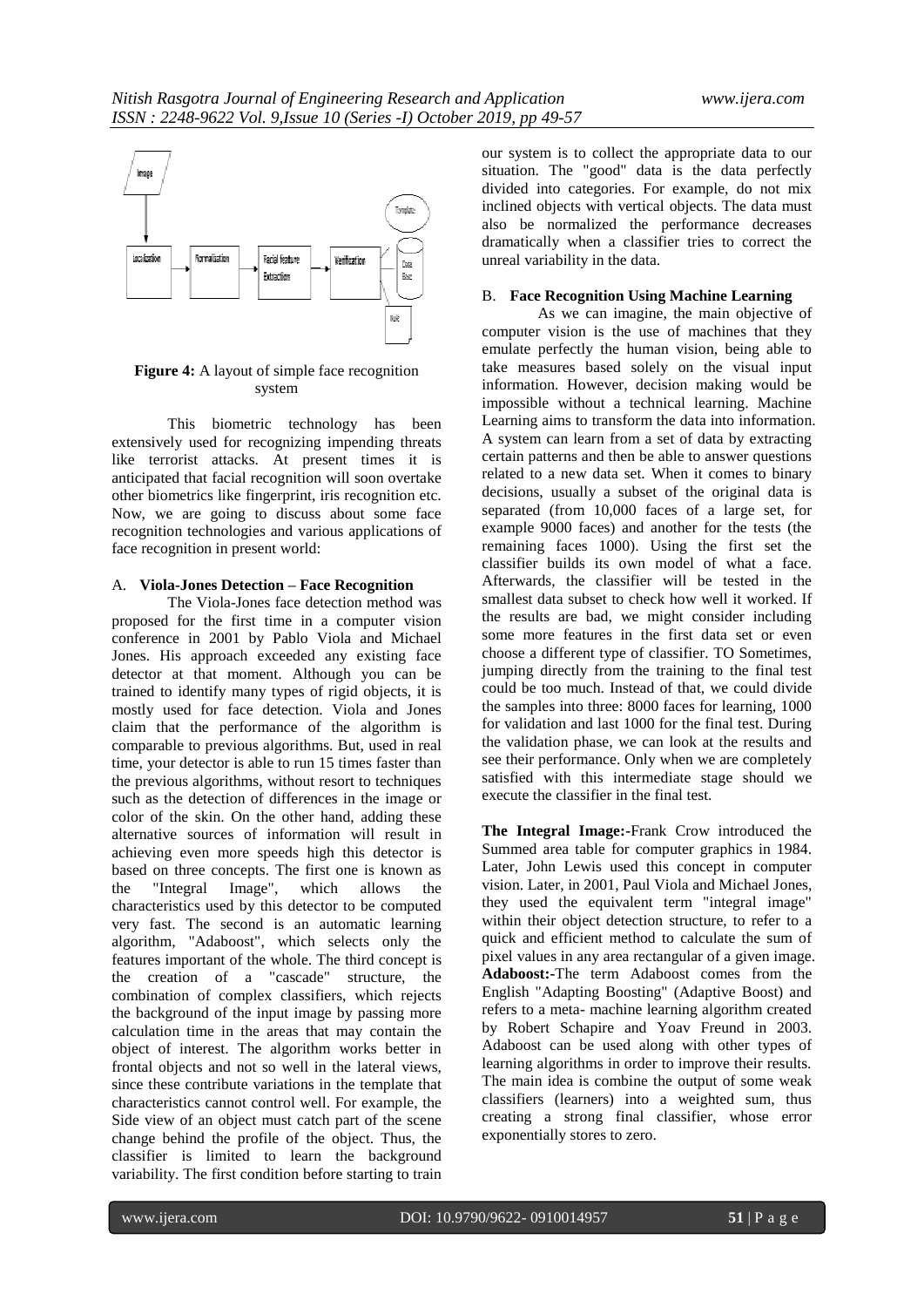**Cascade filter:** The Viola-Jones detector uses the Adaboost technique, but organizes the classifiers as a cascade of rejection nodes. This cascade process means that for each node, a candidate is classified as "not in class "(" not of this class ") instantly completes the computational calculation. Only the candidate who I managed to cross the entire waterfall will be classified as a face. In this way the computational cost is significantly reduces, since most areas that do not contain the object of interest are rejected in some of the stages of our waterfall.

# C. **Eigenfaces Algorithm – Face Recognition**

The first facial recognition system was developed by Woody Bledsoe , Helen Chan Lobo and Charles Bisson in the 1960s. They created a semi-automated program that needs an administrator to locate characteristic features of a certain image, such as the eyes, nose, mouth or ears your system calculates the relative distances between these characteristics and creates a list with the proportions specific for each subject in the database. However, this approach has proven to be quite fragile. The Eigen faces procedure was first introduced in 1987 by Kirby and Sirovich and subsequently developed by Alex Pentland and Matthew Turk, in 1991. The term "Eigen" refers to a set of own vectors, also known in linear algebra as "characteristic vectors". The main advantage of this method is that we can represent a set of images using a base formed of images "Eigen" whose dimension is much smaller than the original set. The identification can be achieved by comparing two images of both represented in the Eigen base of the set of training. The approach of Eigen Caras began with the need to find a representation of few dimensions of images of faces. Kirby and Sirovich demonstrated that the Principal Component Analysis can be Use in a group of face images to form a set of basic features. This set is known as "Eigen images" and can be used to reconstruct the original image collection. Every Original face would be reconstructed as a linear combination of the base set. We want to extract only the critical information of the test image and encode it as effectively as possible. Photographs of faces project in a space of characteristics that better illustrates the variation between the images of faces known. This characteristic of space is defined by the eigenvectors or "Eigen faces". The vector of pesos expresses the contribution of each Eigen face to the image of our entrance. These results were expanded and improved by two computer scientists, who found a efficient way to calculate the eigenvectors of a covariance matrix. Initially, an image of the face occupied a space of high dimension and the PCA method could not be applied in large sets of But Alex Pentland and Matthew Turk discovered a way to extract the eigenvectors based on in the number of

input images, instead of the number of pixels. After performing the Eigen decomposition in a set of given photos, it is obtained through an analysis Statistical of the specific "ingredients" that represent our data set. The characteristics that the images of the original collection have in common they are in what is called a "middle face". By On the other hand, the differences between the images will appear in the Eigen faces. On the other hand, you can invest the process and reconstruct any initial image from the Eigen faces along with the average image. Of this mode, each face is stored as a list of values, instead of a digital photograph, saving space in the memory of the computer. The Eigen technique is also used in other types of recognition: medical images, recognition of voice, interpretation of gestures, lip reading, writing analysis. For this reason, some prefer to use the term "image Eigen" instead of "Eigen face", even though they basically refer to the same thing.

#### **Steps to obtain the Eigen faces**

1. When collecting training images, keep in mind some general rules. First, the photographs must all be taken under the same lighting conditions and then they should be normalized so that the mouths and eyes are aligned along all the images. Second, they must also have the same resolution (rxc). Each photo will be treated as a vector with rxc elements after concatenating rows of pixels. The whole set of training will be stored in a single matrix T, where each column represents an image of different entry.

2. Calculate the average image M and subtract it from each original photo in T.

3. Determine the eigenvectors and eigenvalues of the covariance matrix C (from the distribution of probability along the dimensional vector space of a face image). Each eigenvector / auto roster has the same size as the original images and can then it seen as an image as such. They are basically directions in which each input image differs from the average.

4. Select from the eigenvectors only the main components: Place the eigenvalues in reverse order and organize the eigenvectors according to these. The number of main components k is calculated by establishing a threshold value epsilon ε in the total variance.

# D. **PCA (Principal Components Analysis)**

Manages to reduce the dimensionality of the problem, selecting only the coefficients responsible for maximum variation, known as Principal Components. Based on PCA, Mathew A. Turk created Eigen faces [7], a method in which the projection characterizes the facial image of an individual as the sum of the different weights adjective? Of all the factions. These factions correspond to the main components of the facial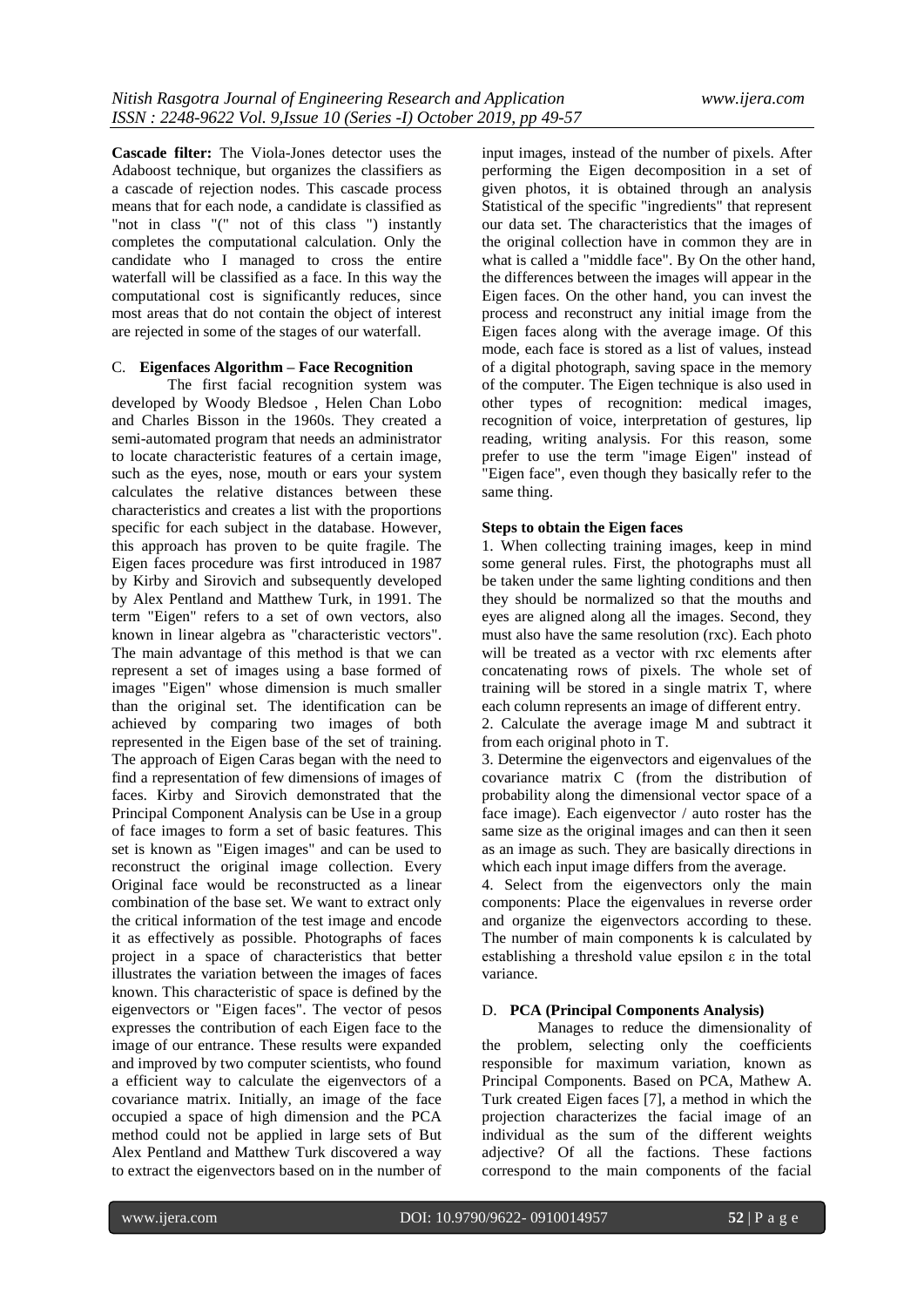space, or what is the same, the eigenvectors of the covariance matrix associated with the highest eigenvalues.

The article [1] contains a more detailed explanation of this algorithm. PCA does not use all available information to create your transformation. Is Information is used by other methods such as FLD. This algorithm allows use information among members of the same class, looking for a transformation that maximizes the distance between classes and in turn minimizes distance between elements of the same group. The application of this procedure to facial recognition is known as Fisher faces. In relation to the Classification, algorithms of this type are considered a type of supervised learning that is, learning for which a set is available of correctly classified elements. A classifier compares a new observation with previously available examples, assigning the group (class) more like. Examples of classifiers are: - The Nearest Neighbour Algorithm (K-NN - K Nearest Neighbour). This idea appeared as a nonparametric method for the classification of patterns in a article written by Fix & Hodges [6]. K-NN matches an observation with the group of closest observations. The distance between elements can be calculate in several ways, being the most popular is the Euclidean distance. - Another example of nonparametric classifier is known as Machines of Vector Support (SVM - Support Vector Machines) [2]. An SVM model consists of a representation of a group of examples as points in a space, in search of a hyperplane that separates optimally the points of a kind of another's. The hyperplane is selected so that it has the maximum separation to the examples, thus achieving a good generalization [5].

#### E. **KNN Algorithm**

The algorithm classifies each new datum in the corresponding group, as it has k neighbours closer to one group or another. That is, it calculates the distance of the new element to each one of the existing ones, and orders these distances from least to greatest to select the group to which it belongs. This group will be, therefore, the one with the greatest frequency with the smallest distances. The K-NN is a supervised learning algorithm, that is to say, that from an initial data set its objective will be to correctly classify all new instances. The typical data set of this type of algorithm consists of several descriptive attributes and a single objective attribute (also called a class).

### **K-NN is very sensitive to:**

 The variable k, so that with values other than k we can obtain very different results too. This value is usually set after a multiinstance test process.

 The similarity metric used, since it will strongly influence the closeness relationships that will be established in the algorithm construction process. The distance metric can contain weights that will help us to calibrate the classification algorithm, converting it, in fact, into a personalized metric.

We see how the value of k influences:



**Fig5:** KNN algorithm with k influences

For  $k = 1$  the algorithm will classify the ball with a + sign as white

- For  $k = 2$  the algorithm has no criterion to classify the ball with sign +
- For  $k > 3$  the algorithm will classify the ball with  $a + sign$  as black

Its biggest weakness is the slowness in the classification process since its objective is not to obtain an optimized model, but rather each test instance is compared against the whole training data set and, it will be the goodness of the results that will determine the adjustment of aspects of the algorithm such as the own value k , the criterion of selection of instances to be part of the data set "D" of training or the same measure of similarity metric.

#### F. **Random Forest**

A random forest is a target estimator that fits a tree decision number of classifiers into several subsamples of the data set and the use of an average to improve prediction accuracy and control over assembly. Random forest reduces the variance of a large number of "complex" models with low bias. We can see the composition of the elements are not "weak" models too complex models. If you read about the algorithm, the underlying trees are planted "something" as big as "possible". The underlying trees are independent parallel models. And random selection of variables were introduced in them to make them even more independent, which makes their performance better than the ordinary bagging and right to the name of "random".

While stimulation reduces the bias of a large number of "small" models with low variance. They are "weak" as the models that are cited. The underlying elements are somehow like a "chain" or "nested" iterative model about the bias of each level. So there are independent parallel models, but each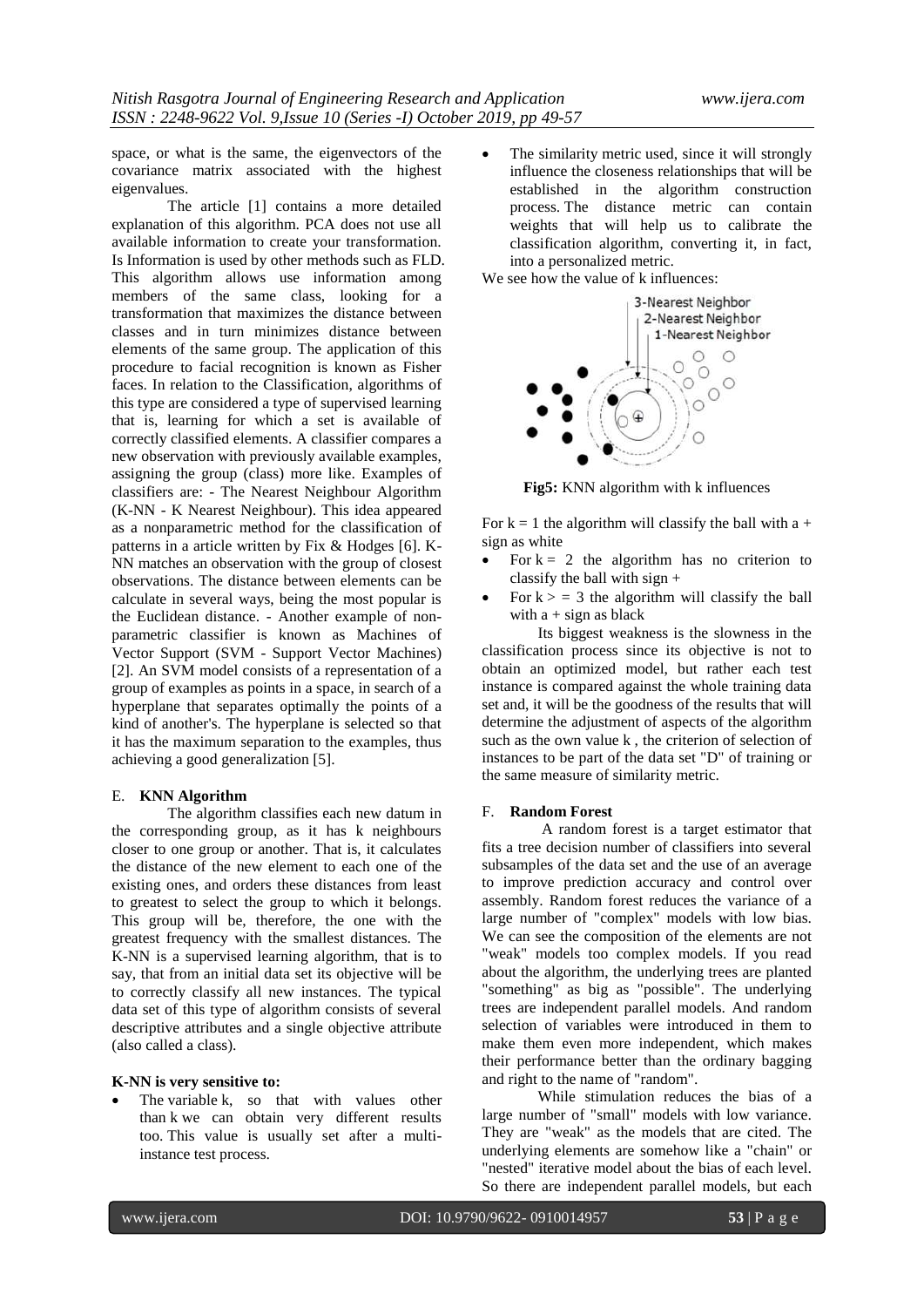model is built based on all the ex-small weighting models. That is the so-called "impulse" one by one.

#### G. **SVM Technique**

The Vector Support Machines (SVM) are a modern and effective AI technique, which has had a formidable development in recent years, then the theoretical foundations that define these learning systems will be presented. One of the fundamental concepts in this technique is the Vector Support algorithm (VS) is a non-linear generalization of the Generalized Semblance algorithm, developed in Russia in the sixties. The development of VS brings with it the emergence of Vector Support Machines. These are learning systems that use a space of hypotheses of linear functions in a space of features of greater dimension, trained by an algorithm coming from the theory of optimization. Put more simply, the algorithm focuses on the general problem of learning to discriminate between positive and negative members of a class of given ndimensional vectors. The MSV belong to the family of linear classifiers. Through a mathematical function called kernel, the original data is resized to look for a linear reparability of them. A characteristic of the MSV is that it maps the input vectors to determine the linearity or not of the cases which will be integrated into the Lagrange Multipliers to minimize the Empirical Risk and the Dimension of Vapnik- Chervonenkis. In general, Vector Support Machines allow finding an optimal hyperplane that separates the classes.

## **Pseudocode to recognize faces using basic Classification technique**

Steps to obtain the autorrostros (k first elements). 1. Subtract the average image M from the input image in and calculate the weight of each autorrostroEig i.

For  $i = 1$ :  $k$ 

 $w i = Eig iT * (In-M)$ 

2. Collect all the previously calculated weights and form a vector W that reflects the contribution

of each autorrostro in the input image (this is equivalent to projecting the input image

on the face-space).

 $W = [w 1 ... w i ... w k]$ 

3. Calculate the distances between the test image in and each image in the database.

For  $i = 1$ : d

Dis  $j = || W - W i ||$  two

4. Choose the minimum distance:

5. minDis = min  $i = 1$ : d (Dis i)

6. Determine if the input image In is "known" or not, depending on a threshold t.

If minDis<t, then Ines "known", otherwise, in is "unknown"

# **IV. COMPARATIVE ANALYSIS OF DIFFERENT FACE RECOGNITION TECHNIQUES**

In 1999, an advanced LDA based face recognition system was presented by Li-Fen Chen, Hong yuan, and Mark liao. Linear Discriminant Analysis method [6] is used for matching of facial feature by finding the linear combination between facial features which symbolize two or more classes of objects. The linear classifier obtained from result is used generally for dimensionality reduction. LDA is nearly same as PCA. Difference between LDA and PCA is that LDA is used to describe the difference between the classes of data whereas PCA does not works on the difference instead of this the results are obtained from similarities. In this research they presented a new approach towards LDA based technique which helps in solving the small sample size problem. The orientation difference obtained after applying the proposed method was 0.0006 whereas the difference obtained through Liu's method was 75.0965. So it is obvious that the projection vector determined by their method was more stable than the Liu"s method.

In a work contemplated by R. Chellappa and P.J. Phillips in 2003 outlined that this topic has recently gained momentous attention, notably during past several years. This research provides an up-to date survey of various existing recognition techniques but also represent precise descriptions of some methods. In addition to this other topics like issues of illumination and pose variation are also discussed in their work.

In 2004, work presented by Coo ray Saman and O"Connor states a hybrid technique by merging PCA with facial features like eyes and mouth are detected automatically by using RSST color segmentation [8]. In this Frontal view of image is taken in which mouth and eyes are detected. Next step is performed i.e. verification which is based on Eigen face theory to find out the relative distance between facial feature points.

# A. **Results produced by Different author :**

Using a facial features, a hybrid solution of frontal face detection and Eigen"s theories are presented in this paper. Before analyzing the PCA, it helps to deal with two requirements for this system by using the facial extraction step. Firstly, the image does not need to be searched for face-to-face per pixel position. Second, the facial detection process can usually be done in a cycle from the search space, so that the image can avoid the processing requirements on multiple scales. Using these techniques, the results below are shown in the statistics: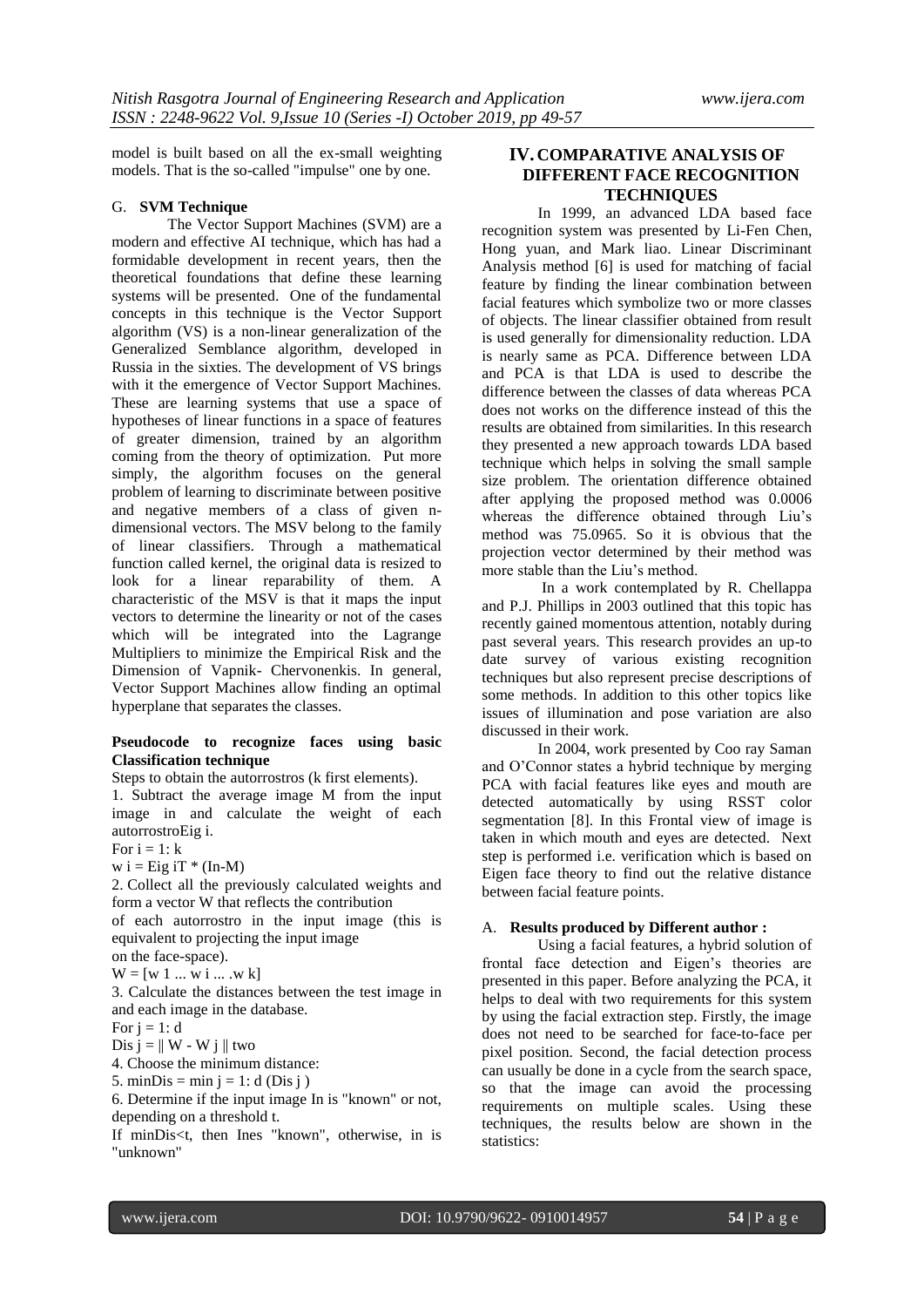

**Figure 6** Face detection results

In 2006, KresimirDelac, MislavGrgic and Sonja Grgic present their work on comparative study of PCA, LDA, and ICA on the FERET data set. In this a new methodology for correlating two CMS curves [9]. In the same year Ahonen, T. Hadid presents a unique and competent facial image presentation based on Local Binary Pattern texture features. LBP was first characterized in 1994. It has been considered as a powerful feature for texture classification. LBP divide the input image into cells, the each pixel in a cell is compared with its eight neighbours. Then the histogram is computed and normalized and then the normalized histograms are concatenated. In this approach the LBP features are extracted from divided face image and concatenated with the enhanced feature vector. Various applications and extensions are discussed in this research.



**Figure 7** face representations found by PCA, ICA1, ICA2 and LDA.

In this research the three main face recognition projection methods are compared. Hypothesis testing is performed on these methods in order to calculate the differences in performance of various algorithms.

**TABLE 1Comparative study of Recognition Rate of this approach with previous approaches**

|       |                | of this approach with previous approaches |    |         |            |      |
|-------|----------------|-------------------------------------------|----|---------|------------|------|
|       | DC             | $DCT+L$                                   | D  | $PCA+L$ | <b>PCA</b> | Prop |
|       | $T+$           | DA+                                       | C  | DA+     |            | osed |
|       | LD             | Short                                     | T  | Short   | Short      | Meth |
|       | А              | Distanc                                   |    | Distanc | Dista      | od   |
|       | $\overline{+}$ | e                                         |    | e       | nce        |      |
|       | RB             |                                           |    |         |            |      |
| Reco  | 98.            | 97.7                                      | 84 | 94.8    | 84         | 99.5 |
| gniti |                |                                           | .5 |         |            |      |
| on    |                |                                           |    |         |            |      |
| Rate  |                |                                           |    |         |            |      |

Rabia Jafri and Hamid R. Arabnia in 2009 illuminate some light on the advancement in face recognition technology by presenting a paper on survey of face recognition techniques [13]. In this paper they proposed the use of face for recognition. They present how face acts as a unique identity for an individual. Applications of this technology over other biometric technique are beautifully presented in this paper. One can refer this paper to know more about various applications and benefits of using a face for recognition. In this they both provide advantage and disadvantages of using various techniques like feature- based, statistical technique etc. This is only a review paper of various face recognition technologies.

### B. **Results Obtained:**

Far-reaching experiments were carried out to personify the adequacy of the proposed approach. Fundamentally, five standard databases, i.e., the AT&T, Georgia Tech, FERET, Extended Yale B and AR have been addressed. By taking these five database experiments are carried out to justify their research work. Now, we will see the results obtained from five different databases.

#### C. **Results from AT and T Database**

The AT & T database is conducted at the University of Cambridge's AT & T Laboratories. This database contains 40 people, each with 10 images per person. The database includes images with different facial gestures, such as sunny or no sunny, open or closed eyes, and changes without glasses or glasses. It represents a maximum of 20 degree rotations with some size variations of around 10% size. Of these, they have accepted two evaluation protocols such as Evaluation Protocol 1 (EP1) and Evaluation Protocol 2 (EP2). The result of the results of two evaluation protocols is 2. For F1, the accuracy of 93.5% identification has been achieved in 50D properties using the LRC algorithm. Among all the best results, the feature has been reported for control and drainage (ERE) method, which is better than the 3.5% LRC system.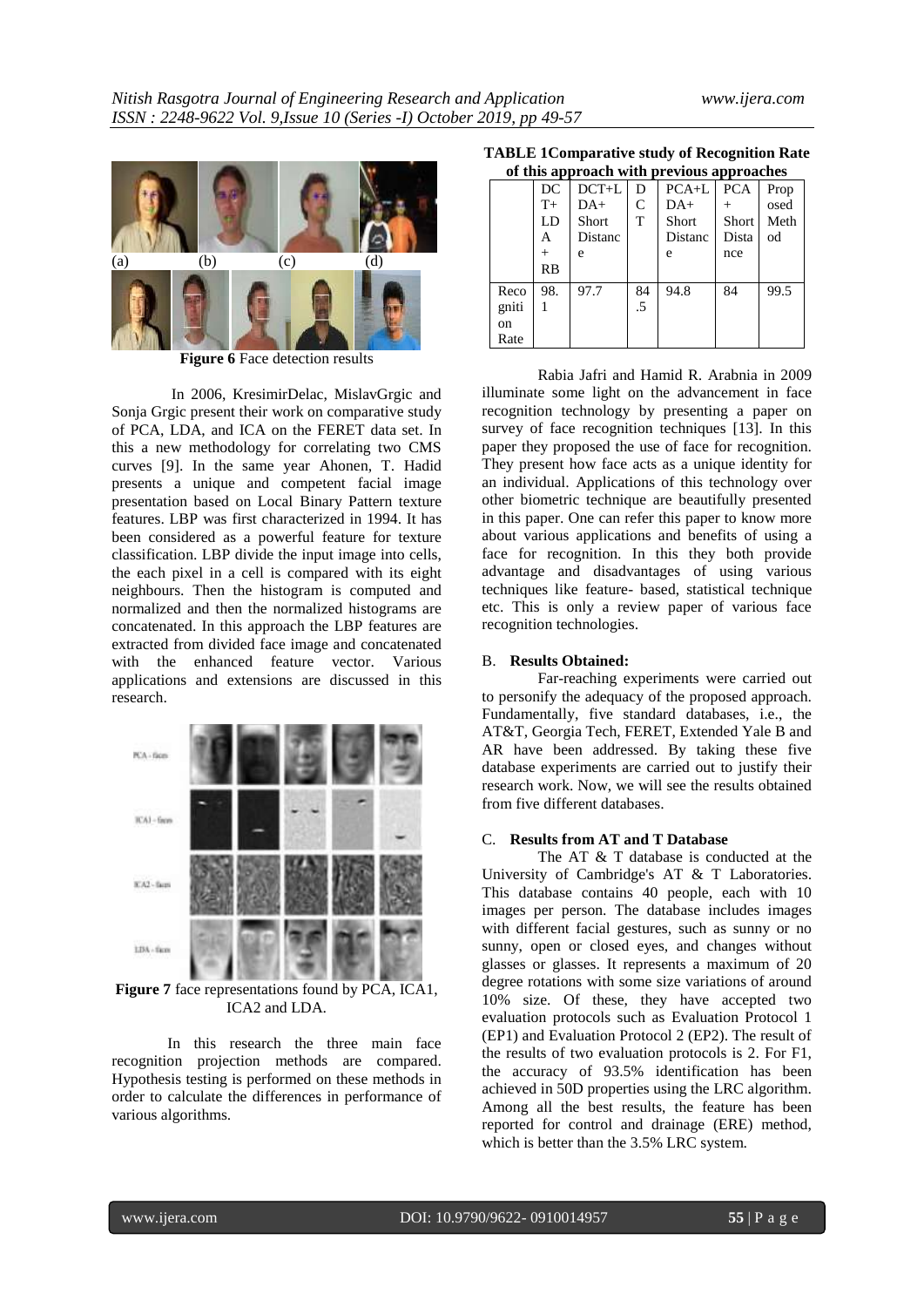| TABLE 2                                 |
|-----------------------------------------|
| RESULTS EVALUATED FOR EP1 AND EP2 USING |
| THE AT&T DATABASE                       |

|                 | Approach                        | Recognition<br>Rate |
|-----------------|---------------------------------|---------------------|
| EP <sub>1</sub> | Fisher Face <sup>[24]</sup>     | 94.50%              |
|                 | ICA[24]                         | 85.00%              |
|                 | Kernel<br>Eigen<br>faces $[24]$ | 94.00%              |
|                 | 2DPCA[24]                       | 96.00%              |
|                 | ERE[27]                         | 97.00%              |
|                 | LRC                             | 93.50%              |
| EP <sub>2</sub> | Fisher Face <sup>[24]</sup>     | 98.50%              |
|                 | ICA[24]                         | 93.80%              |
|                 | Kernel<br>Eigenfaces[24]        | 97.50%              |
|                 | 2DPCA[24]                       | 98.00%              |
|                 | <b>ERE Sb[27]</b>               | 98.30%              |
|                 | <b>ERE St [27]</b>              | 99.25%              |
|                 | <b>LRC</b>                      | 98.75%              |

#### D. **Georgia Tech (GT) Database**

The Georgia Tech database contains 50 topics, each contains 15 images. It identifies different diversity as pose, expression, cluster background, and illumination. A 155D property structure was a sample below  $15 \times 15$ ; the measurement option is illustrated in Figure 2, which reflects consistent performance on the 100D space spaces. Results obtained by the Georgia Tech Database Examination are presented at Table 3:

**TABLE 3 Results evaluated for the Georgia Tech Database**

| Meth   | <b>PCA</b>  | <b>PCAE</b> | BML           | DSL        | <b>NLD</b> |
|--------|-------------|-------------|---------------|------------|------------|
| od     | М           |             |               |            | А          |
| Reco   | 80.75       | 74.00       | 87.43         | 90.5       | 88.86      |
| gnitio |             | %           | $\frac{0}{0}$ | 7%         | %          |
| n      |             |             |               |            |            |
| Rate   |             |             |               |            |            |
|        |             |             |               |            |            |
| Meth   | <b>FLDA</b> | UFS         | ERE           | <b>ERE</b> | <b>LRC</b> |
| od     |             |             | Sb            | <b>St</b>  |            |
| Reco   | 90.71       | 90.86       | 92.86         | 93.1       | 92.57      |
| gnitio | $\%$        |             | $\frac{0}{0}$ | 4%         | %          |
| n      |             |             |               |            |            |

# E. **Extended Yale B Database and FERET Database**

Wide-ranging experiments were passed out using the Extended Yale B database and FERET Database. This Yale B database and FERET Database consists of 2,414 anterior face images of 38 persons under diverse lighting conditions. This database was alienated in five subsets; subset 1 comprises of 266 images under supposed elucidation

conditions was used as the gallery, while all others were used for justification.

**TABLE 4 Results obtained for the FERET Database**

| Experiment | Method | ħ.     | Ïħ     |        |        | Overall  |
|------------|--------|--------|--------|--------|--------|----------|
|            | FСA    | 74.779 | 71340  | 65.6%  | 72.66% | 71.48%   |
| EPI        | ICA I  | 73.48% | 71.09% | 65.67% | 68.15% | 预控       |
|            | LRC    | 91.41% | 94.5%  | 78.13% | 84.38% | 87.11%   |
|            | PCA    | 80.00% | 78.75% | 67.50% | 71.75% | 74,50%   |
| EP?        | ICA I  | 77.50% | 77.75% | 68,50% | 狼海     | $-71376$ |
|            | LRC    | 9.25%  | 照射     | 75.25% | 76.00% | 84.9%    |

Subsets 2 and 3 each have 12 images, and subset 4 (14 images per person) and subset 5 (19 images of each person) illustrate the diversity of star light. All tests for the LRC system were conducted with images of  $20 \times 20$  order samples. Results of this database are shown in Table 5.

**TABLE 5 Results for the Extended Yale B Database**

| Approach | Subset 2 | Subset 3 | Subset 4 | Subset 5 |
|----------|----------|----------|----------|----------|
| PCA      | 98.46%   | 80.04%   | 15.79%   | 24.38%   |
| ICA I    | 98.03%   | 80.70%   | 15.98%   | 22.02%   |
| LRC      | $100\%$  | $100\%$  | 83.27%   | 33.61%   |

# **3.5 AR Database**

The AR database subsists of more than 4,000 colour images of 126 persons (70 men and 56 women). In this research, they deal with two fundamental challenges of face recognition, i.e., facial expression variations and adjacent occlusion.

**TABLE 6 Recognition Results for Gesture Variations Using the LRC Approach**

| <b>Gestures</b> | <b>Recognition Accuracy</b> |
|-----------------|-----------------------------|
| Neutral         | 99.00%                      |
| Smile           | 98.50%                      |
| Anger           | 98.50%                      |
| Scream          | 99.50%                      |
| Overall         | 98.88%                      |

# **V. CONCLUSION:**

A system can learn from a set of data by extracting certain patterns and then be able to answer questions related to a new data set. When it comes to binary decisions, usually a subset of the original data is separated (from 10,000 faces of a large set, for example 9000 faces) and another for the tests (the remaining faces 1000). Using the machine learning